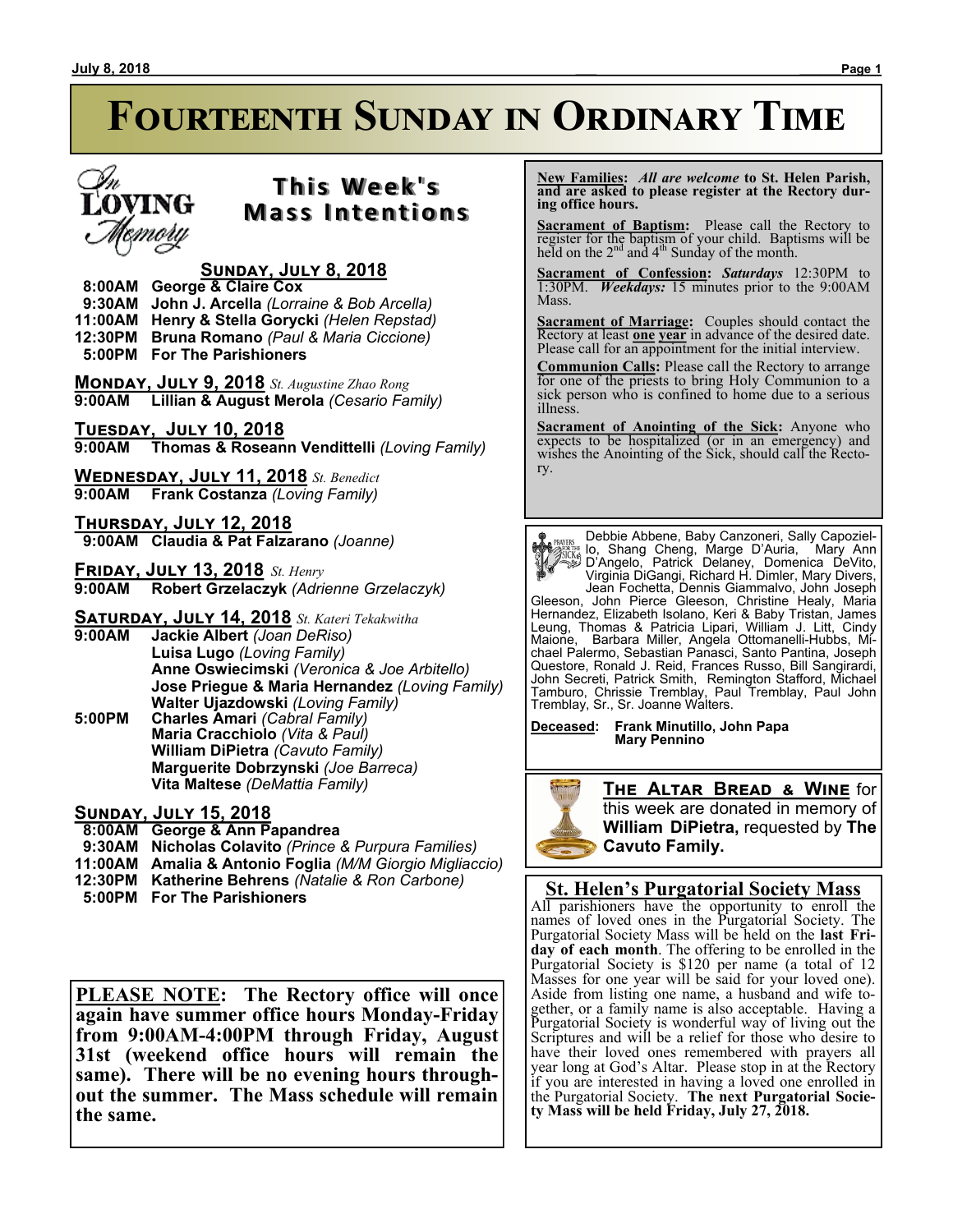**6 0 Y E A R S**



Come the beginning

**A**

**P**

**R**

**I**

**E**

**S**

**T**

of May, at the urging of my family, I decided to celebrate my 60th Anniversary of Ordination with an 8:00AM Mass on a Sunday. It is usually a quiet Mass with few parishioners. That's not what we got on June 10th! The Church was almost full, and more came to the Breakfast afterwards. I was very grateful to all who worked on this event. My desire was to use the gifts from this occasion to purchase a ciborium (a sacred vessel to store the Hosts in the Tabernacle, which are later used by Extraordinary Ministers). With the help and encouragement of Fr. Colamaria, we ordered a ciborium, which we were told should last 150-200 years. The gifts from the celebration were almost twice the cost of the ciborium! I couldn't believe the generosity of your gifts. Therefore, I have ordered another ciborium which will be delivered shortly.

Shifting gears, I can just imagine a young priest 40 or 50 years from now reading the inscription on the ciborium and asking, "Who was this Pfeiffer?" A possible answer could be, "an old priest who loved and worked here at St. Helen's for many years. He always loved the people and they evidently loved him."

## *Thanks everyone for all you love and support!*

 **Msgr. Joseph Pfeiffer**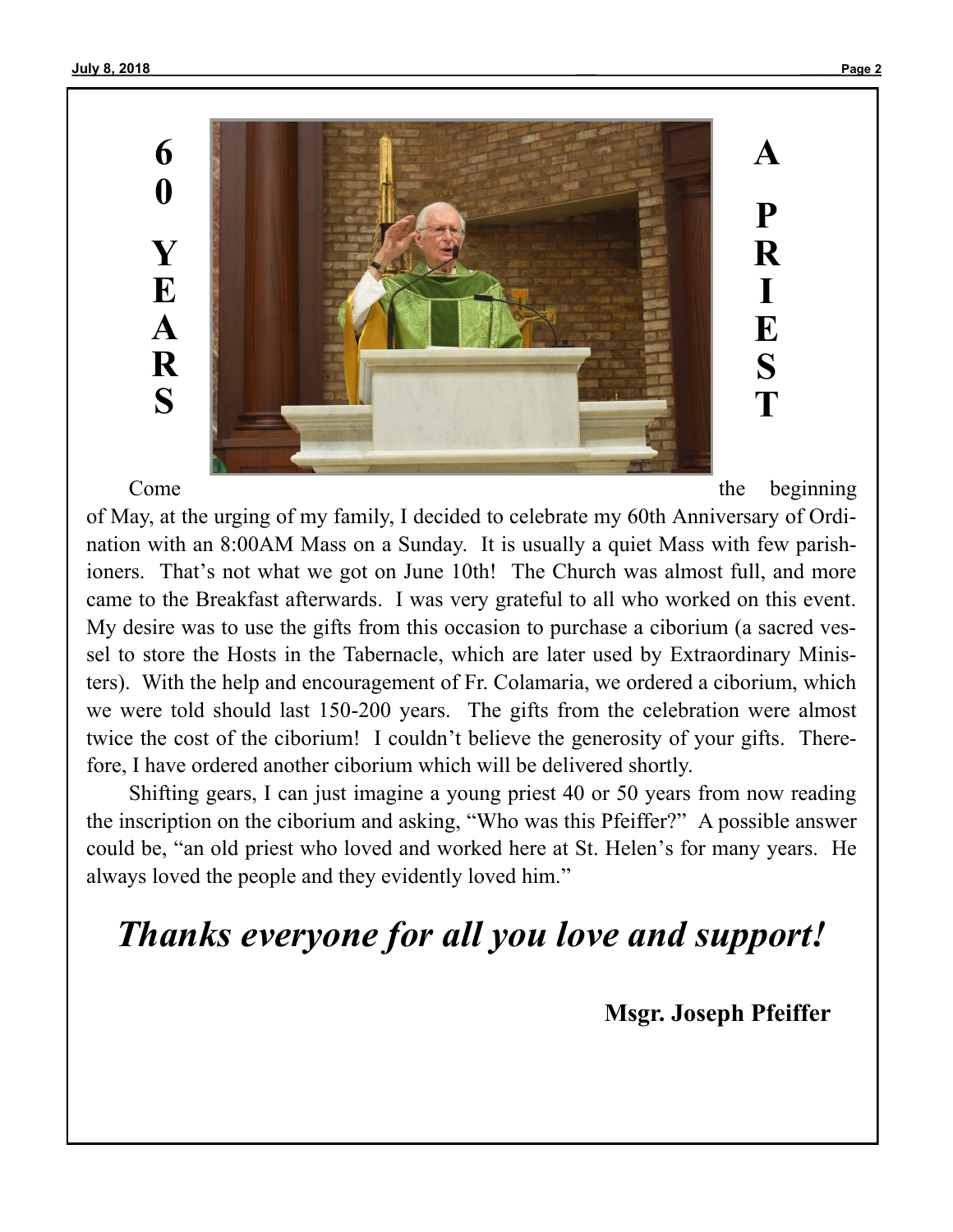

### **New Family Religious Education Registration for 2018-2019**

*Our program consists of Eight Religious Education grades: Kindergarten through 7th Grade*

We are now registering children for the **2018-2019** school year. You may pick up a registration **form** at the Religious Education Office located in the St. Helen's Academy school building. The registration fee is **\$75** for one child and **\$100** for two or more children in the same family **for registrations received up to and including 7/20/2018. The registration fee for forms received after 7/20/18 is \$100 for one child and \$125 for two or more children in the same family.** If the child was baptized at a Church other than St. Helen, you will need a copy of your child's Baptismal Certificate. If you do not have one available, you should contact the rectory of the Church where your child was baptized. It takes a couple of weeks to process a Baptismal Certificate at most parishes. Place your request now so your registration for our program will not be delayed. If you have any concerns or questions please contact us at 718 -916-2319. Re-registration for those enrolled in the current year was sent home.

#### **Rosary for Peace…New Place, New Time** The Rosary for Peace, sponsored by the Saint Helen Secular Franciscan Fraternity, takes place in the Church at 6:30PM every Wednesday. The group prays for our Blessed Mother's intercession to end violence (both domestic and civil) and the persecution of Christians throughout the world. All parishioners are invited to join us. We welcome anyone willing to lead a decade of the Rosary in a language other than English. -9173.

**St. Helen's Support Group for the Physically Challenged** meets the first and third Wednesday of every month at 1:30PM in the Rectory meeting room. All are invited. For further information please call Joan at (718) 848

**The Order of Franciscans Secular** meet on the 3rd Saturday of every month in St. Helen's Rectory after the 9AM Mass. Come and learn more about the Franciscan way of life.

**Fun** for. Seniors

**CATHOLIC CHARITIES NEIGHBORHOOD SERVICES HOWARD BEACH SENIOR CENTER** is located at 155-55 Cross Bay Blvd., across from Stop N Shop on Cross Bay Blvd. Seniors aged 60 and older are invited to become members. Activities and services are offered Monday-Friday from 9:00AM to 4:00PM. **For further information, contact Rosalie at 718-738-8100.**

| <b>Mondays</b>   | 9:30-10:30AM:<br>10:45-11:45AM:                           | Tai Chi with Elaine Fleischmai<br><b>Chair Aerobics</b> with Charlie R                                      |  |
|------------------|-----------------------------------------------------------|-------------------------------------------------------------------------------------------------------------|--|
| <b>Tuesdays</b>  | $9:30-10:30AM$ :<br>1:00PM:                               | <b>Movement Exercise</b> with Milli<br><b>Dancing to a DJ</b> with Refreshr                                 |  |
| Wednesdays       | $10:00-11:00AM$ :<br>$10:30-11:30AM$ :<br>$1:00-3:00PM$ : | <b>Zumba</b> with Elaine<br><b>Adult Coloring Classes</b><br><b>Karaoke By Fernando</b>                     |  |
| <b>Thursdays</b> | $9:30-10:30AM$ :<br>$9:30-11:30AM$<br>12:30-2:30PM:       | <b>Movement Exercise with Milli</b><br>Art Classes with a certified tea<br>Art Classes with a certified tea |  |
| <b>Fridays</b>   | $9:30-10:30AM$ :<br>$10:00-11:30AM$ :<br>10:30-11:30AM:   | <b>Cardio Exercise</b> with Dwayne<br><b>Introduction to Sign Languag</b><br>Yoga with Charlie Roemer       |  |

**Mondays** 9:30-10:30AM: **Tai Chi** with Elaine Fleischman **Chair Aerobics** with Charlie Roemer

> **Movement Exercise** with Millie **Dancing to a DJ** with Refreshments

**Movement Exercise** with Millie Art Classes with a certified teacher **Art Classes** with a certified teacher

**Introduction to Sign Language Yoga** with Charlie Roemer

### **Policies Regarding Infant Baptism at St. Helen Parish**



Parents seeking Baptism for their children *who live within the territory of St. Helen Parish* are asked to register as members of the parish before requesting an initial interview for Baptism. Registration is easily done at the parish office anytime during business hours.

Parents seeking Baptism for their children *who live outside the territory of St. Helen Parish* are asked to obtain a letter from the parish in which they live authorizing the Baptism to take place at St. Helen.

Initial meetings with parents seeking Baptism for their children will normally take place **on the second Wednesday of each month from 7:00–9:00PM and on the fourth Saturday of each month from 10:30AM–12:30PM.**

### **JULY—SEPTEMBER, 2018**

**Mornings of Preparation**

**Required Before a Baptism:** (*All begin at the 11:00AM Mass and continue in the Msgr. McGinness Room)* **July 22 — August 12 & 26 — September 9 & 23** **Schedule for Baptisms:** (*All begin at 2:00PM)*

**July 22 — August 12 & 26 September 9 & 23**

**Please call 718-738-1616 for more information and/or to schedule an appointment.**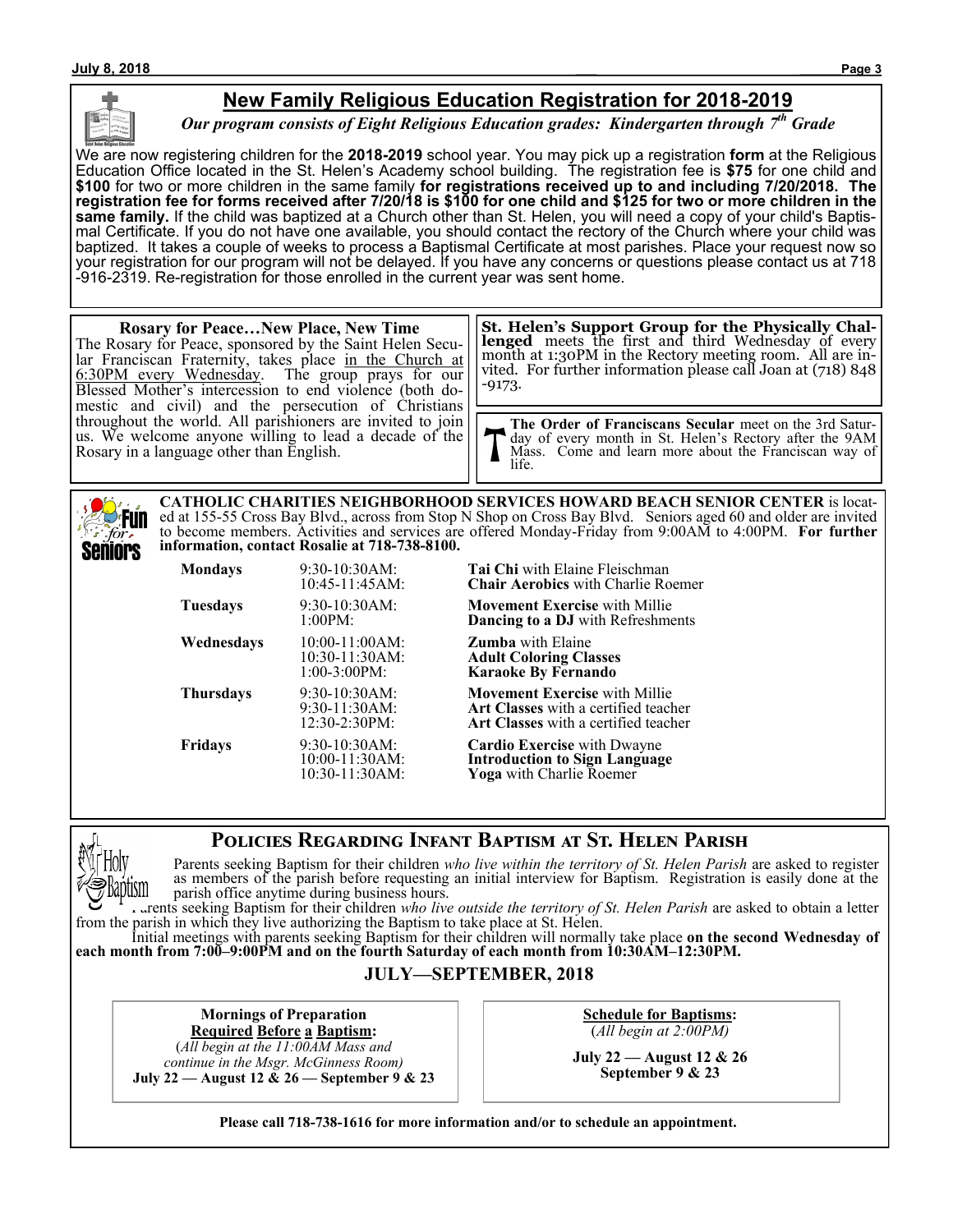### IN COOPERATION WITH **NORTHEAST ROAD SAFETY**

### **St. Helen' Parish** PRESENTS

### **THE 6-HOUR NYSDMV-APPROVED POINT AND INSURANCE RE-DUCTION COURSE (Defensive Driving Course)\***

### **Sponsored by American Safety, Inc. (#028)**

### **Saturday July 21, 2018 10:00AM–4:00PM**

**Scheduled for the Msgr. McGinness Room at the Rectory 157-10 83rd St. Howard Beach, NY 11414**

**Benefits:**

- **1. Successful completion of the Course provides a 10% reduction in liability and collision insurance rates for 3 consecutive years. (Individual completing the Course must be the principal operator of the insured vehicle in order to be eligible for reduction.)**
- **2. Reduction of 4 moving violation Points from your driver's license record.**
- **3. Refreshes your knowledge of driving with time-tested safe driving tips and an overview of New York State vehicle and traffic laws.**

**(Class includes several movies and breaks.)**

**The fee for the Course is \$50. (Any checks should be made out to 'Northeast Road Safety') To pre-pay and reserve a seat for the Class please complete form below and submit form & registration fee to Rectory office (718 738-1616). Same-day registration allowed if openings are available. Please arrive by 9:45 am.**

### **All licensed New York State drivers welcome.**

**\*AMERICAN SAFETY'S COURSE HAS BEEN APPROVED BY THE NEW YORK STATE DEPARTMENT OF MOTOR VEHICLES FOR POINT AND INSURANCE REDUCTION.**

-----------------------------------------------------------------------------------------------------------------------------------------————————————-

| REGISTRATION FORM FOR 6-HOUR NEW YORK DEFENSIVE DRIVING CLASS                 |  |
|-------------------------------------------------------------------------------|--|
| Saturday July 21, 2018 10AM-4:00PM in the Msgr. McGinness Room at the Rectory |  |

| Name:       |        |                            |
|-------------|--------|----------------------------|
| Address:    |        |                            |
| City:       | State: | Zip Code:<br>$\frac{1}{2}$ |
| Tel/Cell #: |        |                            |
|             |        |                            |
|             |        |                            |